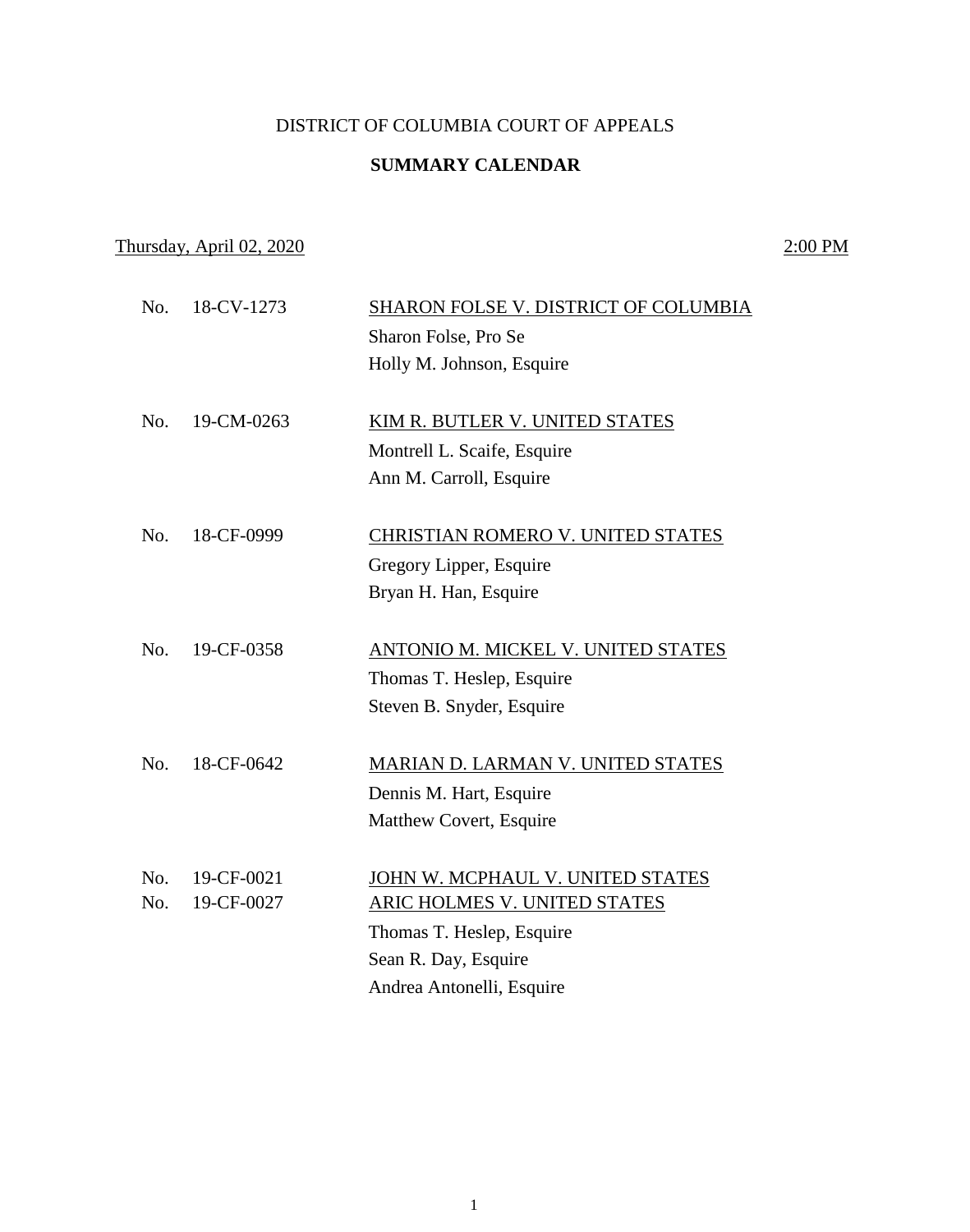## Tuesday, April 07, 2020 2:00 PM

| No.        | 19-FM-0229               | STEPHANIE MICHELLE ZAVALA V. EMILY KNAPP<br>Stephanie Michelle Zavala, Pro Se |         |
|------------|--------------------------|-------------------------------------------------------------------------------|---------|
|            |                          |                                                                               |         |
| No.        | 19-CO-0411               | <b>GEORGE A. OWENS V. UNITED STATES</b>                                       |         |
|            |                          | Monica Milton, Esquire                                                        |         |
|            |                          | Adam W. Braskich, Esquire                                                     |         |
| No.        | 18-CO-1160               | RICARDO JONES V. UNITED STATES                                                |         |
|            |                          | Patricia Cresta-Savage, Esquire                                               |         |
|            |                          | Nicholas P. Coleman, Esquire                                                  |         |
| No.        | 19-CO-0548               | RONNIE LEE PAYNE V. UNITED STATES                                             |         |
|            |                          | Ronnie L. Payne, Pro Se                                                       |         |
|            |                          | Matthew Covert, Esquire                                                       |         |
| No.        | 19-CO-0573               | JOSE GILBERTO PORTILLO V. UNITED STATES                                       |         |
|            |                          | Anne Keith Walton, Esquire                                                    |         |
|            |                          | Sonja Arndt, Esquire                                                          |         |
| No.        | 18-CO-1152               | EDWARD L. MARTINEZ V. UNITED STATES                                           |         |
|            |                          | Sean R. Day, Esquire                                                          |         |
|            |                          | Elizabeth Gabriel, Esquire                                                    |         |
|            |                          |                                                                               |         |
|            | Thursday, April 23, 2020 |                                                                               | 2:00 PM |
| <b>B</b> T | $10.0 \text{ F}$ $0724$  | $\alpha$ pa (d. 160 ) (d. 161 ) (d. 161 )                                     |         |

|  | No. 18-CF-0734 | <b>CESAR MORALES V. UNITED STATES</b> |
|--|----------------|---------------------------------------|
|  |                | Richard S. Stolker, Esquire           |
|  |                | Steven B. Snyder, Esquire             |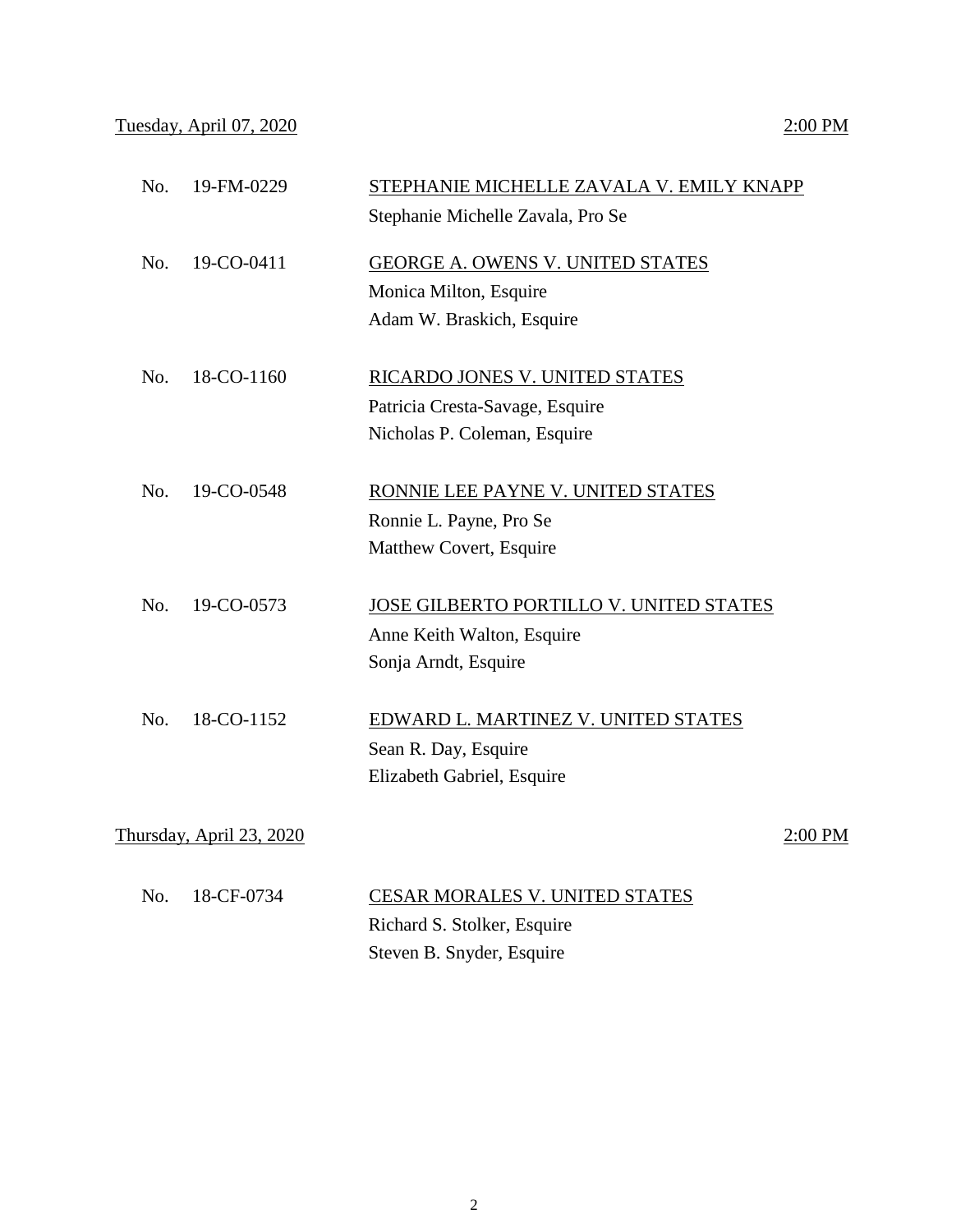| No. | 19-CV-0656              | MICHAEL SINDRAM V. CAP CITY MANAGEMENT, ET<br>AL.                     |
|-----|-------------------------|-----------------------------------------------------------------------|
| No. | 19-CV-0689              | MICHAEL SINDRAM V. CAP CITY MANAGEMENT, ET<br><u>AL.</u>              |
|     |                         | Michael Sindram, Pro Se                                               |
|     |                         | Richard E. Schimel, Esquire                                           |
| No. | 19-CV-0618              | RICHARD PROCTOR V. D.C. HOUSING AUTHORITY                             |
|     |                         | Richard Proctor, Pro Se                                               |
|     |                         | David C. Tobin, Esquire                                               |
| No. | 19-AA-0475              | HORACE E. HENSLEY V. D.C. DEPARTMENT OF<br><b>EMPLOYMENT SERVICES</b> |
|     |                         | Horace E. Hensley, Pro Se                                             |
|     |                         | Robin E. Hauptmann, Esquire                                           |
|     |                         | Jillian M. Petrella, Esquire                                          |
| No. | 19-AA-0663              | MESAFINT BEYENE V. D.C. DEPARTMENT OF<br><b>EMPLOYMENT SERVICES</b>   |
|     |                         | Michael J. Kitzman, Esquire                                           |
|     |                         | David M. Schoenfeld, Esquire                                          |
| No. | 19-CV-0189              | MICHAEL D.J. EISENBERG V. SHIRLEY SWAIN                               |
|     |                         | Michael D.J. Eisenberg, Pro Se                                        |
|     |                         | Shirley Swain, Pro Se                                                 |
|     | Tuesday, April 28, 2020 | 2:00 PM                                                               |
|     |                         |                                                                       |
| No. | 18-CV-1332              | SHEILYNN BROWN V. HILARY LUCAS                                        |
|     |                         | Stanley E. Woodward, Jr., Esquire                                     |
|     |                         | Vivianette Velazquez, Esquire                                         |
| No. | 19-CV-0405              | MICHAEL J. SINDRAM V. MATHEW T. HARGROW                               |
|     |                         | Michael J. Sindram, Pro Se                                            |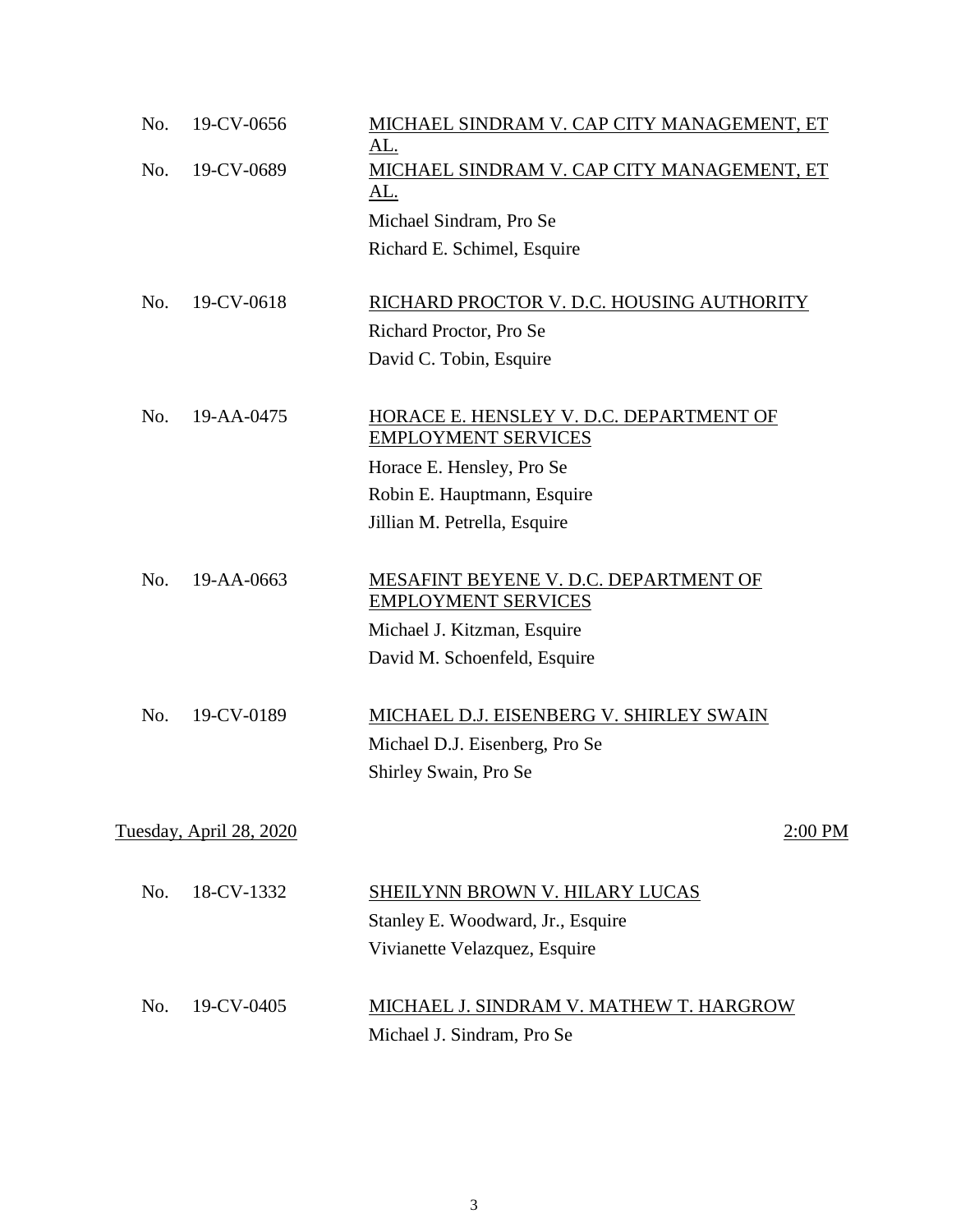| No. | 18-PR-0431               | JACQUELINE M. KING V. ESTATE OF LUTHER PERKINS           |
|-----|--------------------------|----------------------------------------------------------|
|     |                          | Jacqueline M. King, Pro Se                               |
|     |                          | Darrel S. Parker, Esquire                                |
|     |                          |                                                          |
| No. | 16-CF-0286               | DANIEL GREENE V. UNITED STATES                           |
|     |                          | Robert E. Cappell, Esquire                               |
|     |                          | Daniel G. Randolph, Esquire                              |
| No. | 18-CF-0824               | NATHANIEL A. WARREN V. UNITED STATES                     |
|     |                          | Robin M. Earnest, Esquire                                |
|     |                          | Michael E. McGovern, Esquire                             |
| No. | 19-CF-0403               | <b>AARON C. JEFFERSON V. UNITED STATES</b>               |
|     |                          | S. Jamison Koehler, Esquire                              |
|     |                          | LaVater Massie-Banks, Esquire                            |
|     |                          |                                                          |
|     | Thursday, April 30, 2020 | 2:00 PM                                                  |
| No. | 19-CM-0534               | CHRISTOPHER MICHAEL BRYANT V. UNITED STATES              |
|     |                          | Thomas Healy, Esquire                                    |
|     |                          | Bryan H. Han, Esquire                                    |
|     |                          |                                                          |
| No. | 19-CM-0439               | KHADAFI N. HAAMID V. UNITED STATES                       |
|     |                          | Sweta Patel, Esquire                                     |
|     |                          | Ann M. Carroll, Esquire                                  |
|     |                          |                                                          |
| No. | 19-CV-0407               | NUBIA FASIL V. WILMINGTON SAVINGS FUND<br><b>SOCIETY</b> |
|     |                          | Johnny Barnes, Esquire                                   |
|     |                          | Jason T. Kutcher, Esquire                                |
| No. | 19-CV-0823               | CLAUDIA HURTADO VARGAS V. ALVAREZ MARTINEZ               |
|     |                          | LAW FIRM, LLC                                            |
|     |                          | Claudia A Hurtado Vargas, Pro Se                         |
|     |                          | Elias G. Saboura-Polkovotsy, Esquire                     |